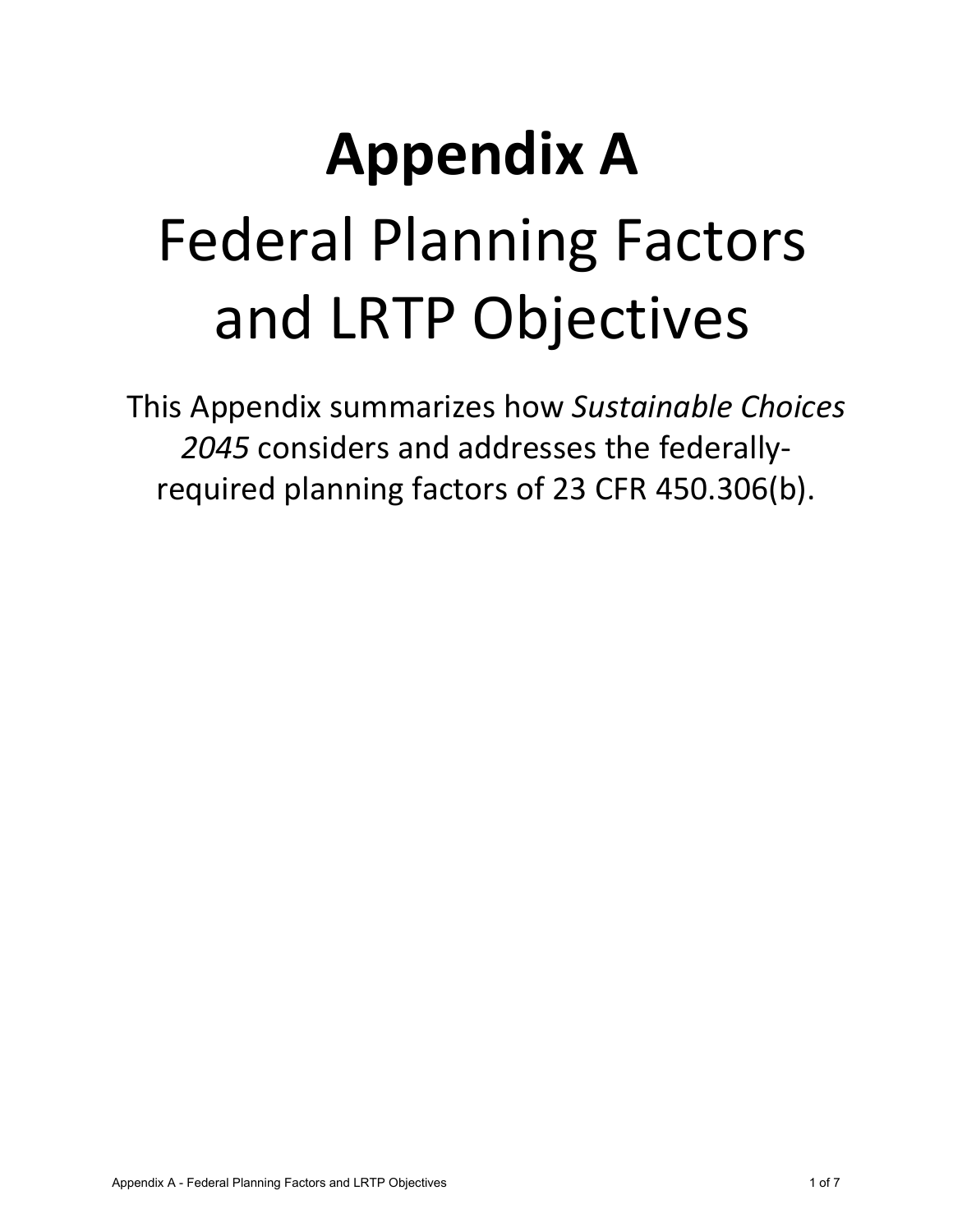## Federal Planning Factors

The following are the federally-required planning factors of 23 CFR 450.306(b):

- 1) Support the economic vitality of the MIC area, especially by enabling global competitiveness, productivity, and efficiency.
- 2) Increase the safety of the transportation system for motorized and non-motorized users.
- 3) Increase the security of the transportation system for motorized and non-motorized users.
- 4) Increase accessibility and mobility of people and freight.
- 5) Protect and enhance the environment, promote energy conversation, improve the quality of life, and promote consistency between transportation improvements and State and local planned growth and economic development patterns.
- 6) Enhance the integration and connectivity of the transportation system, across and between modes, for people and freight.
- 7) Promote efficient system management and operation.
- 8) Emphasize the preservation of the existing transportation system.
- 9) Improve the resiliency and reliability of the transportation system and reduce or mitigate stormwater impacts of surface transportation.
- 10) Enhance travel and tourism.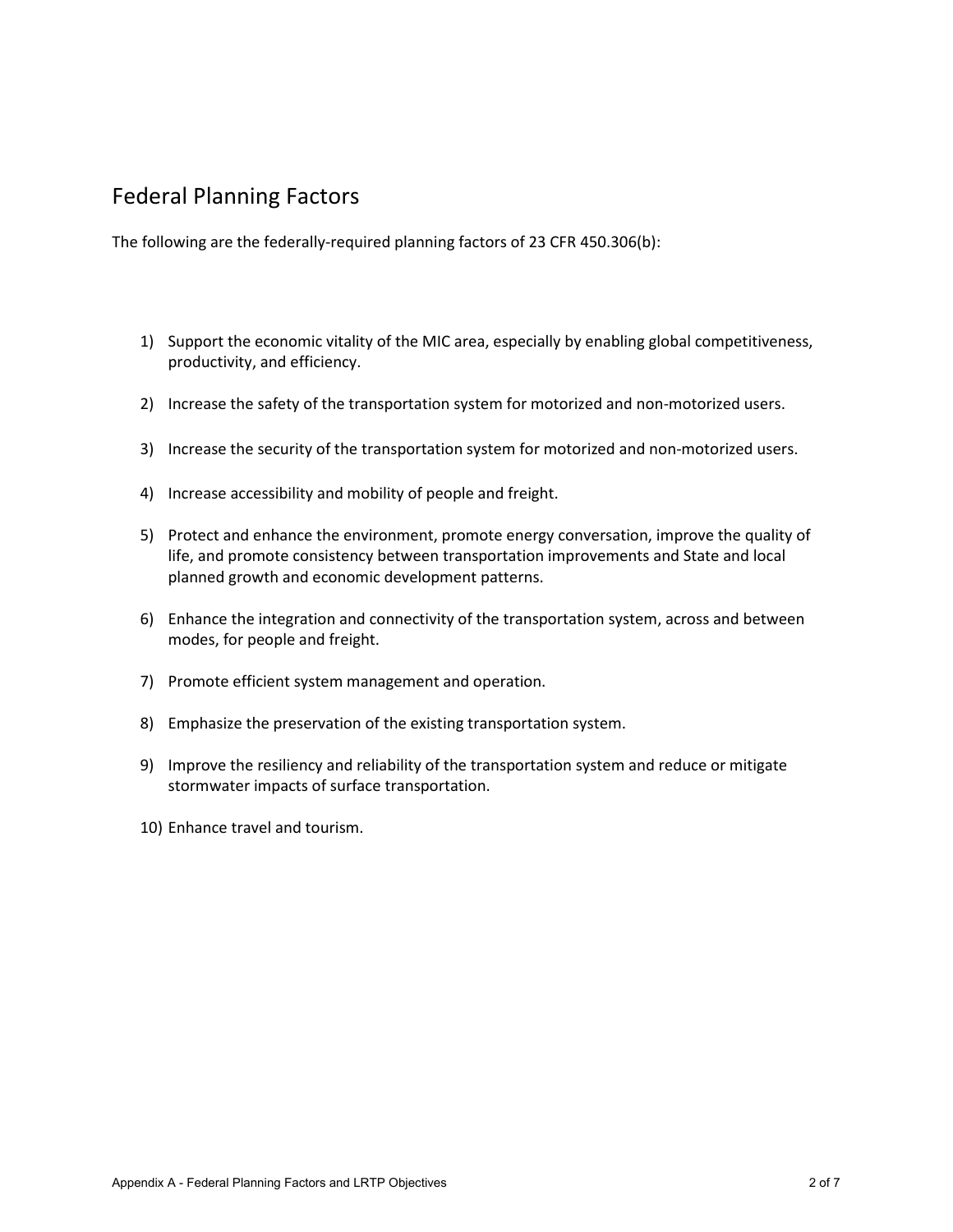## Which Federal Planning Factor(s) Does Each Objective of *Sustainable Choices 2045* Address?

The following tables represent an index of 23 CFR 450.306(b) federal planning factors each plan objective addresses:

| Goal 1 | Promote public health and energy conservation, and protect and enhance the environment |
|--------|----------------------------------------------------------------------------------------|
|        | through responsible Duluth-Superior area transportation system policies and design.    |

|                | <b>Objectives</b>                                                                                                                                                                                                                                                                                                                                                                                                            | <b>Planning Factor(s) Addressed</b> |
|----------------|------------------------------------------------------------------------------------------------------------------------------------------------------------------------------------------------------------------------------------------------------------------------------------------------------------------------------------------------------------------------------------------------------------------------------|-------------------------------------|
| $\mathbf{1}$   | Design and maintain infrastructure across the Duluth-Superior area<br>transportation system in a manner that supports and encourages a<br>physically active everyday transportation routine                                                                                                                                                                                                                                  | 2, 4, 5, 6, 9                       |
| $\overline{2}$ | Improve energy conservation related to the use and operation of<br>the local and regional transportation system, for both<br>environmental and public health benefits                                                                                                                                                                                                                                                        | 5                                   |
| 3              | Through innovative design, improved infrastructure, land use<br>planning, use of sustainable approaches, higher fuel efficiency, and<br>other options, avoid, minimize, and/or mitigate the negative<br>environmental impacts of the Duluth-Superior area transportation<br>system, such as stormwater runoff, flooding, air emissions, toxic<br>pollution, noise and light pollution, and the spread of invasive<br>species | 2, 5, 7, 8, 9                       |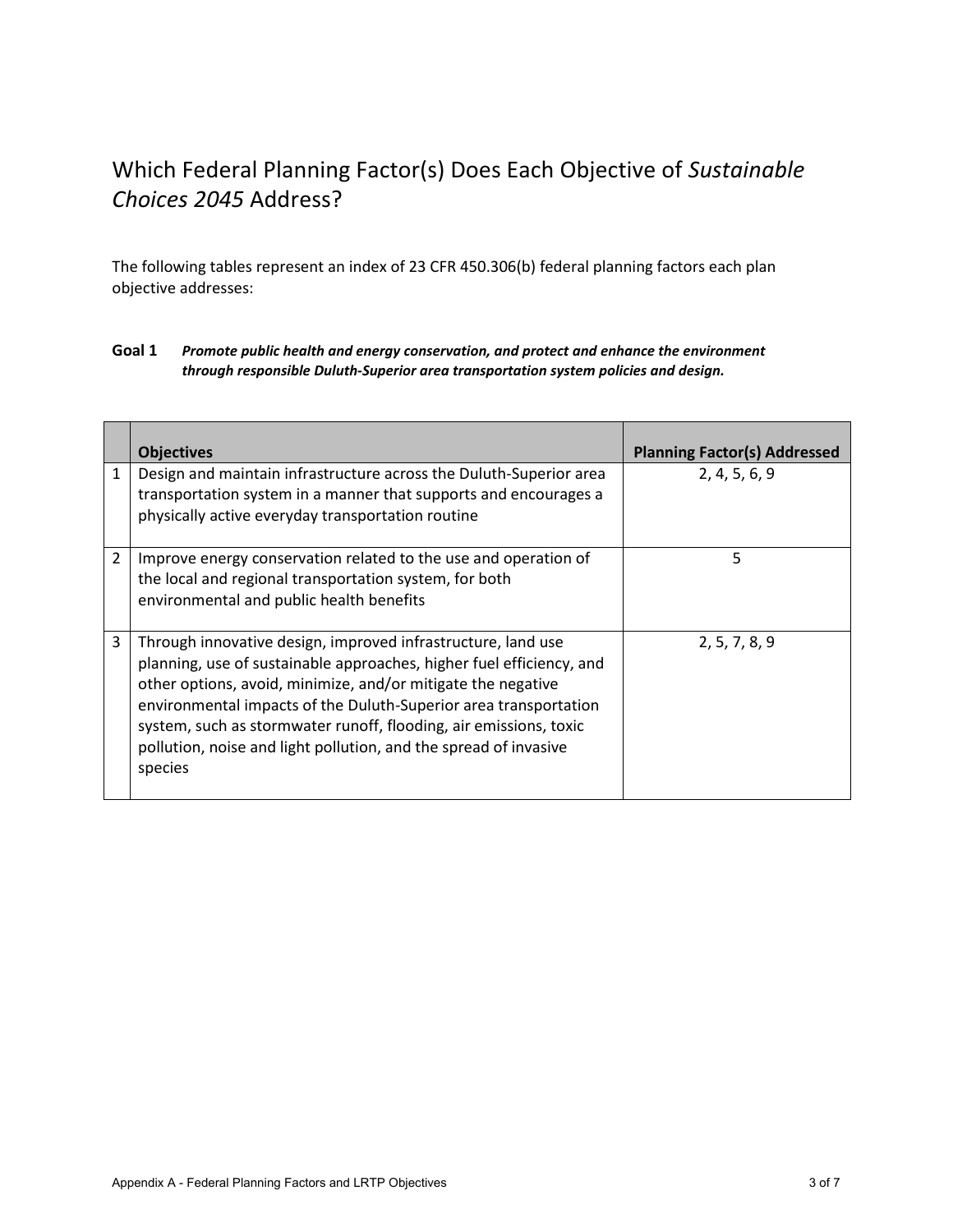**Goal 2** *Ensure the Duluth-Superior area transportation system supports the development and maintenance of a safe, healthy, and connected community that provides legitimate opportunities and choices for people of all ages, incomes, and abilities.*

|                | <b>Objectives</b>                                                                                                                                                                 | <b>Planning Factor(s) Addressed</b> |
|----------------|-----------------------------------------------------------------------------------------------------------------------------------------------------------------------------------|-------------------------------------|
| $\mathbf{1}$   | Provide legitimate choices for all people of all ages, incomes, and<br>abilities across the entire Duluth-Superior area transportation<br>system                                  | 4, 5, 6, 9, 10                      |
| $\overline{2}$ | Ensure legitimate opportunities for the public to engage in<br>discussion about, and to share their needs and desires regarding the<br>Duluth-Superior area transportation system |                                     |
| 3              | Build and maintain infrastructure that fits the neighborhood<br>character                                                                                                         | 2, 5, 6, 7, 10                      |
| 4              | Appropriately scale transportation-related projects across the<br>Duluth-Superior area transportation system                                                                      | 2, 5, 7, 8                          |
| 5              | Ensure investments in the Duluth-Superior area transportation<br>system lead to a diversification of transportation options for people<br>across all modes                        | 2, 4, 5, 6, 7, 9, 10                |
| 6              | Make information about the Duluth-Superior area transportation<br>system available to the public in a variety of ways                                                             |                                     |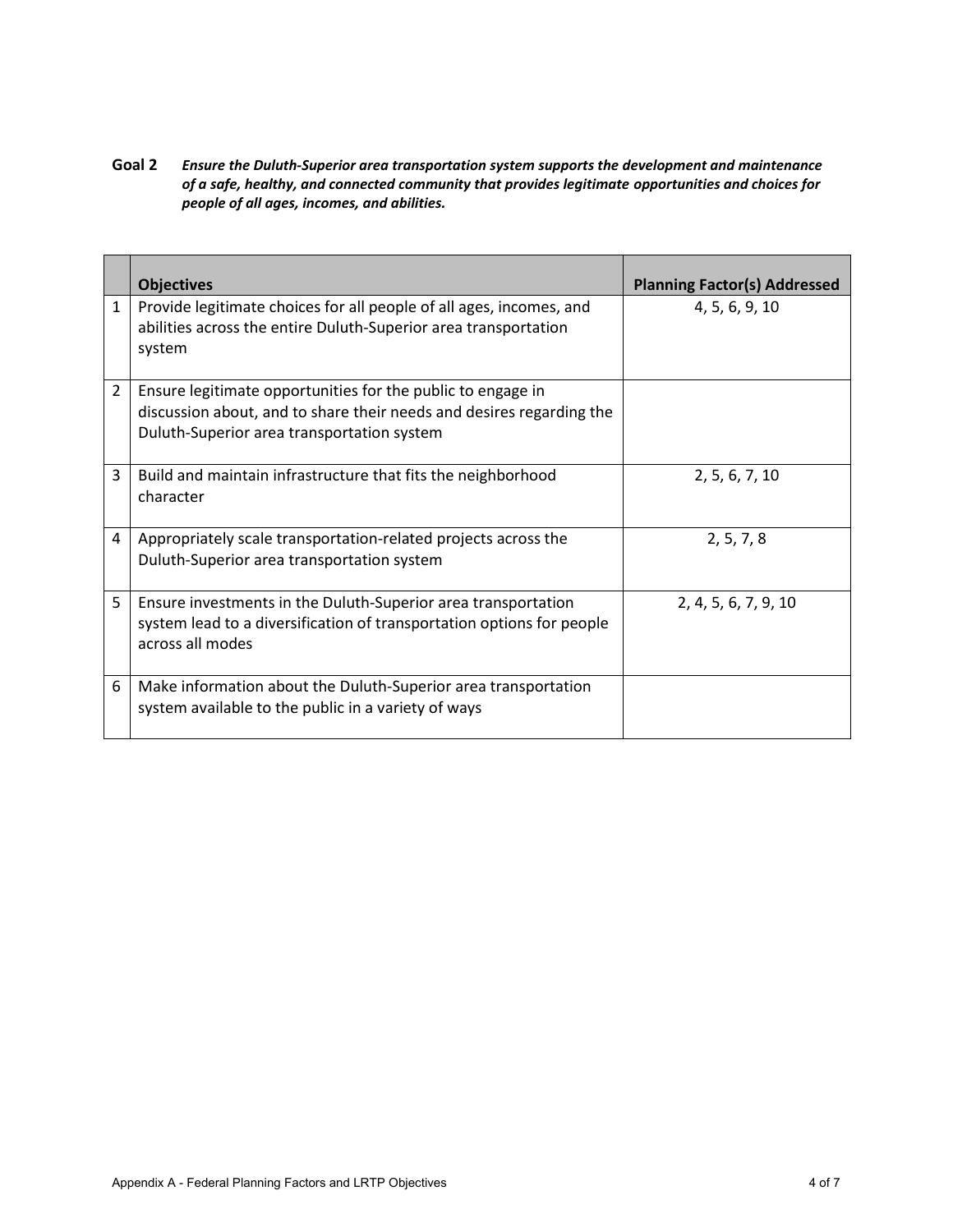**Goal 3** *Ensure the safety and security of the Duluth-Superior area transportation system for all users and modes, including being prepared to handle emergencies and disasters.* 

|                | <b>Objectives</b>                                                                                                                                                           | <b>Planning Factor(s) Addressed</b> |
|----------------|-----------------------------------------------------------------------------------------------------------------------------------------------------------------------------|-------------------------------------|
| $\mathbf{1}$   | Ensure acceptable security, emergency response, disaster<br>preparedness, and risk mitigation is maintained across the entire<br>Duluth-Superior area transportation system | 1, 2, 3, 5, 7, 9, 10                |
| $\overline{2}$ | Ensure evidence-based, data-supported design integrating<br>acceptable levels of risk is emphasized in transportation-related<br>project development and selection          | 2, 3, 5, 7, 9                       |
| 3              | Prioritize safety and acceptable levels of risk for vulnerable users of<br>the Duluth-Superior area transportation system                                                   | 2, 3, 4, 5                          |
| 4              | Meet all required safety-related federal, state, and local<br>performance measures                                                                                          | 2, 5                                |
| 5              | Maintain Duluth-Superior area transportation system infrastructure<br>to ensure an acceptable level of risk for all users, both people and<br>goods                         | 1, 2, 3, 8                          |
| 6              | Use technology to improve the safety and security of the Duluth-<br>Superior area transportation system                                                                     | 2, 3, 7                             |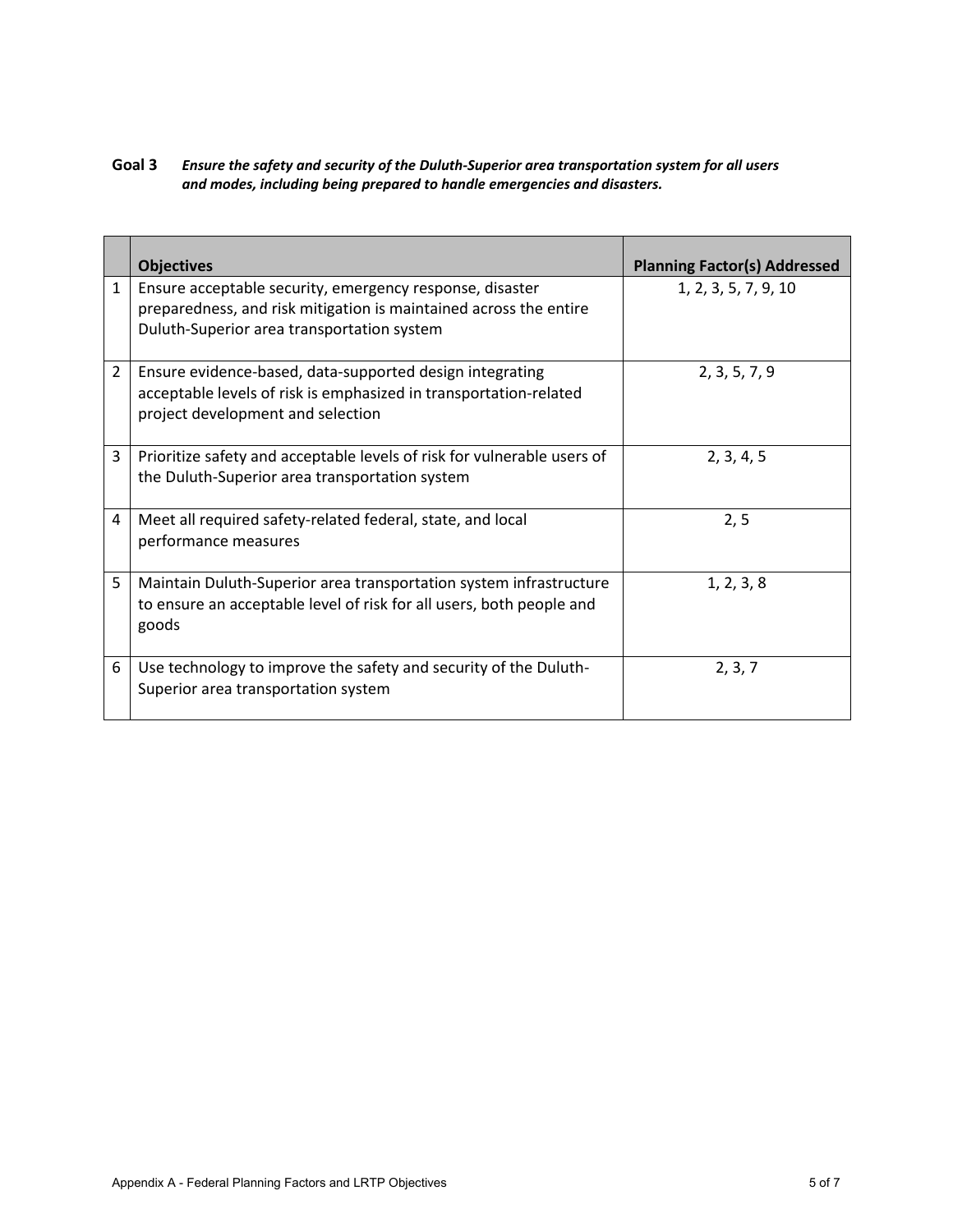### **Goal 4** *Ensure the Duluth-Superior area transportation system is an integrated multimodal network that supports people and goods getting to where they need to go in an efficient manner.*

|                | <b>Objectives</b>                                                                                                                                                                                                 | <b>Planning Factor(s) Addressed</b> |
|----------------|-------------------------------------------------------------------------------------------------------------------------------------------------------------------------------------------------------------------|-------------------------------------|
| $\mathbf{1}$   | Provide viable and efficient travel options for the movement of<br>people and goods across the entire Duluth-Superior area<br>transportation system                                                               | 1, 4, 6, 7, 10                      |
| $\overline{2}$ | Address inefficiencies in the Duluth-Superior area transportation<br>system for all modes                                                                                                                         | 1, 4, 6, 7, 10                      |
| 3              | Improve real-time travel across the Duluth-Superior area<br>transportation system by maintaining the current critical<br>infrastructure to increase longevity of local transportation facilities<br>for all modes | 7,8                                 |
| 4              | Improve real-time travel across the Duluth-Superior area<br>transportation system through the adoption and use of technology                                                                                      | 7,8                                 |
| 5              | Ensure direct travel connections between modes of transportation<br>for people exist and are maintained across the Duluth-Superior area<br>transportation system                                                  | 4, 5, 6, 7, 9, 10                   |
| 6              | Ensure direct travel connections between modes of transportation<br>for goods and services exist and are maintained across the Duluth-<br>Superior area transportation system                                     | 1, 4, 5, 6, 7, 9                    |
| 7              | Meet all required federal, state, and local performance measures<br>and targets for NHS infrastructure (PM2), system performance on<br>the NHS (PM3), and transit asset management (TAM).                         | 1, 2, 4, 5, 6, 7, 9, 10             |